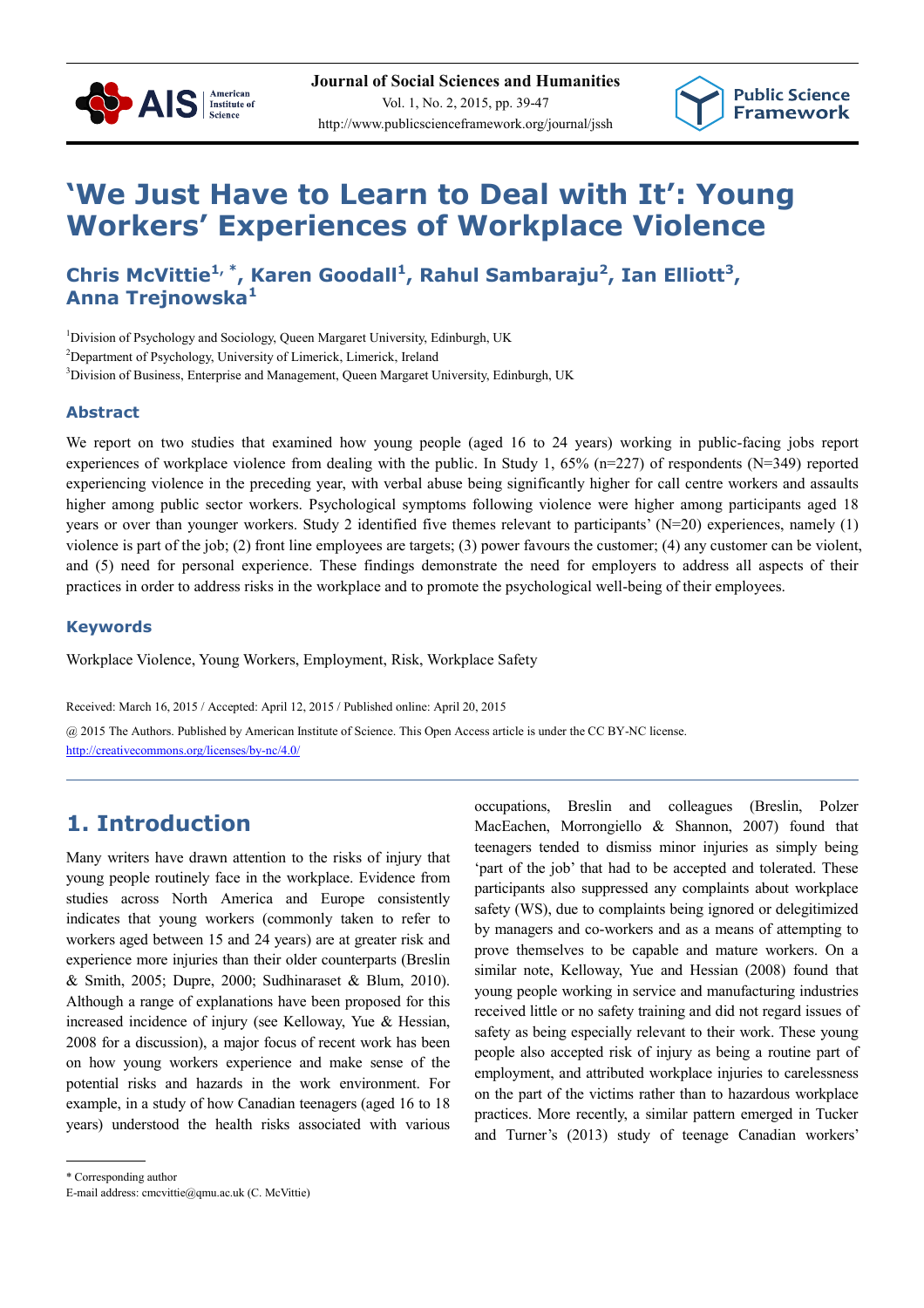experiences of WS. There again, issues of safety were found to take second place to workers' expectations that hazards and injuries were simply part of the job, to a reluctance to voice complaints that would indicate inexperience and possibly lead to termination of employment, and to feelings of powerlessness to bring about any changes in WS.

These findings offer a consistent, albeit depressing, picture of how young workers make sense of general concerns over safety at work. As yet, however, less attention has been given to one specific element of young people's experiences of safety (or lack of safety) at work, namely abuse and violence encountered in dealings with members of the public. Although workplace violence and workplace aggression can take many forms (Neuman & Baron, 1998) , studies that have examined more generally workers' experiences of such abuse and/or violence have pointed to the increased risks associated with occupations that involve direct contact with members of the public. For example, studies have identified the risks faced by individuals employed in nursing (Arnetz, Arnetz & Petterson, 1996; Spector, Coulter, Stockwell & Matz, 2007) and by hospital staff generally (Winstanley & Whittington, 2002), especially those employed in psychiatric settings (Chen, Hwu & Wang, 2009; Lawoko, Soares & Nolan, 2004; Magnavita, 2011). Other studies have pointed to the risks of violence encountered in occupations such as in-home health care professionals (Barling, Rogers & Kelloway, 2001), police officers (Perrott & Kelloway, 2006; Santos, Leather, Dunn & Zarola, 2009), public house licensees (Leather, Beale, Lawrence & Dickson, 1997; Leather, Lawrence, Beale, Cox & Dickson, 1998) and security guards (Leino, Selin, Summala & Virtanen, 2011). Such findings point to the widespread risks of violence across occupations that involve direct contact with the public (LeBlanc & Kelloway, 2002; Wynne & Clarkin, 1995). Of particular relevance here, evidence suggests that while employment within identifiable occupational settings in itself increases an individual's risk of being subjected to violence, being young in these settings increases the risk still further.

Thus, for example in psychiatric care provision, a setting particularly associated with risks of violence, young workers are subject to higher risks than are older co-workers. (Lawoko et al., 2004; Soares et al., 2000). While these findings suggest that age is a risk factor in itself (Tucker & Loughlin, 2006), there remains a need for better understanding of how young workers make sense of their own experiences.

Noting the relative paucity of research on this topic, Rauscher (2008) reported the findings from a survey of 1171 United States adolescents aged between 14 and 17 years. Rauscher found that nearly one third of her total sample reported having experienced some form of workplace violence (WV), most commonly in the form of verbal threats  $(25\%)$ , physical attacks  $(10\%)$ , or sexual harassment  $(10\%)$ , with members of the public being the most frequent perpetrators in the first two categories.

# **2. Research Significance**

Previous findings add to our understanding of the incidence of WV against young workers but, as Rauscher (2008) noted, leave unexamined issues of differences in experience by sector of employment. They also tell us little about how young workers make sense of these risks in relation to their work experiences. In the present paper, therefore, we seek to develop further understandings of young workers' experiences of WV by reporting the outcomes of two studies that examined these experiences. Study 1 examined young workers' experiences of WV and its effects by sector of employment. Study 2 examined how young workers made sense of these experiences in the context of the workplace.

## **3. Study 1**

#### **3.1. Method**

#### **3.1.1. Participants and Procedures**

| Sector of employment                                       | Female       | Male         | <b>Total</b>  |
|------------------------------------------------------------|--------------|--------------|---------------|
| Fast food industry                                         | $18(6.2\%)$  | $5(8.2\%)$   | $23(6.6\%)$   |
| Convenience store                                          | $15(5.2\%)$  | $3(4.9\%)$   | $18(5.2\%)$   |
| Contact centre / Call centre                               | $20(6.9\%)$  | $1(1.6\%)$   | $21(6.0\%)$   |
| Pub / licensed club                                        | $28(9.7\%)$  | $6(9.8\%)$   | $34(9.7\%)$   |
| Hotel / accommodation provider                             | $17(5.9\%)$  | $2(3.3\%)$   | $19(5.4\%)$   |
| Restaurant                                                 | $46(16.0\%)$ | $7(11.5\%)$  | 53 (15.2%)    |
| Retail premises                                            | $95(33.0\%)$ | $30(49.2\%)$ | $125(35.8\%)$ |
| Public service (e.g. fire service, school, health service) | 49 (17.0%)   | $7(11.5\%)$  | $56(16.0\%)$  |
| Total                                                      | 288 (100%)   | $61(100\%)$  | 349 (100%)    |

| Table 1. Participants by sector of employment and gender |  |  |  |  |  |  |  |
|----------------------------------------------------------|--|--|--|--|--|--|--|
|----------------------------------------------------------|--|--|--|--|--|--|--|

We conducted this study in Scotland, UK. Participants were recruited by means of flyers and advertisements posted on social media sites that invited people aged between 16 and 24 years and working in public-facing jobs to take part in a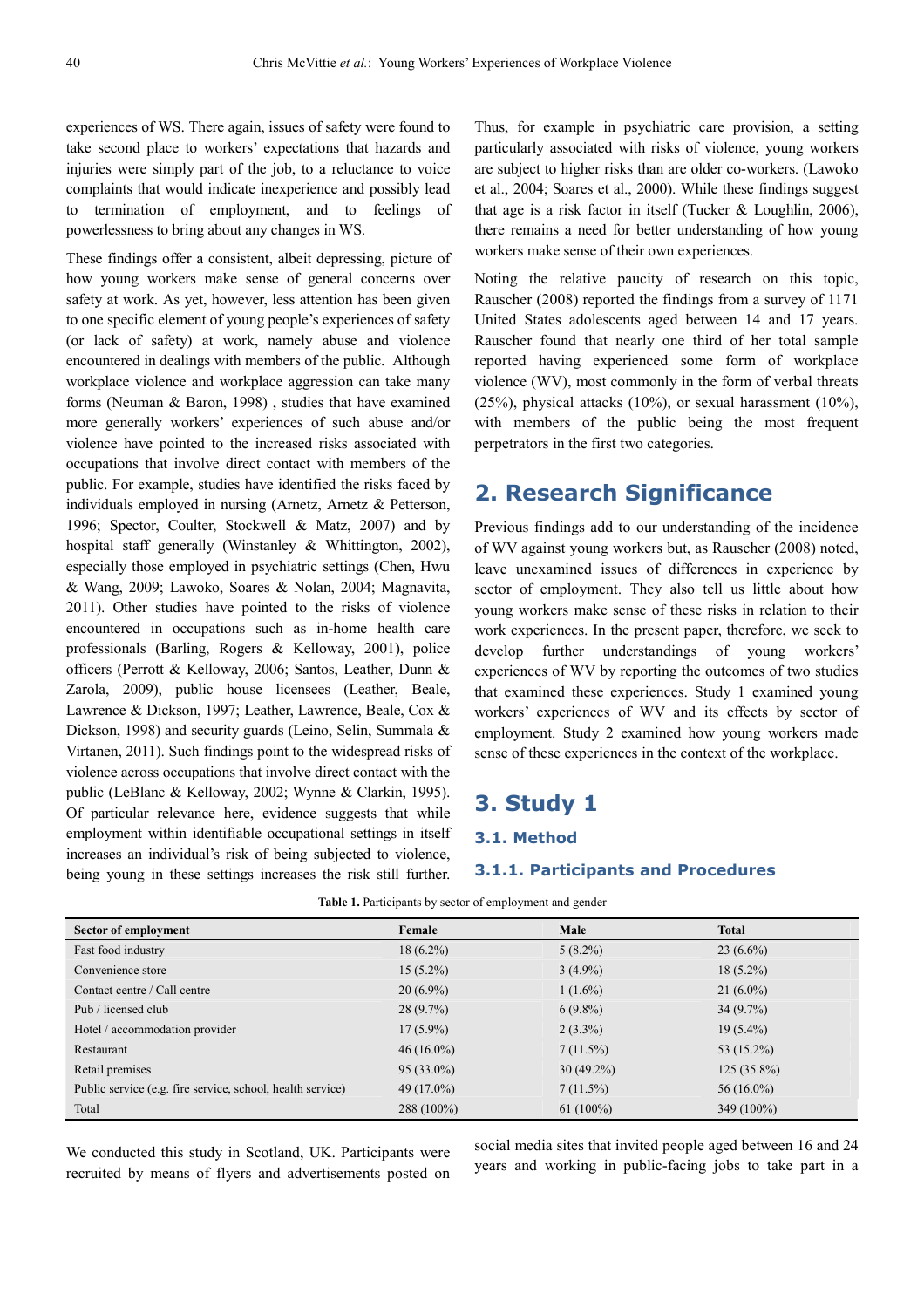study of their workplace experiences. Respondents were 349 individuals, 288 female and 61 male, working in full-time or part-time employment that involved them in interactions with members of the public. The participants worked in both rural and urban and were employed across a diversity of occupational sectors, with the most common sectors being retail (n=125), public service (n=56) and restaurants (n=53). Numbers of participants by sector of employment and gender are shown in Table 1.

Participants completed, either face-to-face or via an internetbased survey site, a questionnaire seeking details of their working lives and experiences. Institutional ethical approval was received for this study.

#### **3.1.2. Measures**

The questionnaire comprised 18 items. Twelve fixed-choice items collected details of the background of the participant, his/her current employment and employer, training received (if any), and awareness of issues relating to violence at work. Five items sought details of participants' workplace experiences, including frequencies of different forms of WV, actions taken, availability of support, impact upon health and well-being, and impact on attitudes towards work. A final open-ended item allowed participants to express any views not covered elsewhere. In the questionnaire, we adopted a fivefold typology of forms of violence derived from Wynne, Clarkin, Cox, & Griffiths' (1997) definition of WV as comprising 'any incident where persons are abused, threatened or assaulted in circumstances related to their work, involving an explicit or implicit challenge to their safety, well-being or health'. Participants were accordingly invited to report all instances occurring within the previous year of being verbally abused/sworn at; verbally threatened; spat at; physically assaulted, and physically assaulted with an object.

#### **3.2. Results**

### **3.2.1. WV by Type and Sector of Employment**

227 participants (65%) reported that they had experienced at

**Table 2.** WV by type and sector of employment

|                               | Verbally abused/ | <b>Verbally threatened</b> | Spat at  | <b>Physically</b> | Physically assaulted with |
|-------------------------------|------------------|----------------------------|----------|-------------------|---------------------------|
|                               | sworn at         |                            |          | assaulted         | object                    |
| Call centres/marketing        | 76%              | $71\%*$                    | 5%       | 0%                | $5\%$                     |
| Pub/restaurant/fast-food/cafe | 60%              | 40%                        | 3%       | 9%                | 8%                        |
| Retail/convenience            | 59%              | 45%                        | 3%       | 3%                | 6%                        |
| Public sector                 | 50%              | 37%                        | $14\%**$ | $18\%**$          | $18\%**$                  |
| Total                         | $5\%$            | 59%                        | 43%      | $7\%$             | 8%                        |

 $*<sub>p</sub> < .05; **<sub>p</sub> < .01$ 

We conducted inferential analysis using cross-tabulations. Analysis showed no significant relationships among the frequencies of different forms of violence, age, gender and ethnic background. Nor were there significant differences between frequencies of violent incidents reported by the

we collapsed participants' sectors of employment into 4 main categories, as follows: (i) call centre/marketing (n=21), (ii) pub/ restaurant/fast food/café/hotel (n=129), (iii) retail/convenience store (n=143), and (iv) public sector (n=56). Figure 1 shows the percentages of participants in each category that reported having experienced or not having experienced WV in the preceding year.

least one incident of WV in the preceding year. For analysis,



**Figure 1.** Frequencies of WV by sector of employment

Figure 1 indicates that the majority of participants across all sectors reported having experienced WV in the previous year Unpleasant interactions within the previous 12 months were most common among those employed in call centre/marketing (81%, n=17); the second most common sector being retail/convenience store (66%, n=95). The most common form of violence was verbal abuse, comprising being 'sworn at or called unpleasant names' with 59% of respondents reporting experience of at least one such incident. 43% of respondents reported at least one incident of being 'verbally threatened'. Physical violence in the workplace was less prevalent: 5% of respondents reported being 'spat at'; 7% reported being 'physically assaulted (e.g. pushed, kicked or punched)' and 8% reported being 'physically assaulted with an object' over the last twelve months. These categories were not mutually exclusive, with some respondents reporting experiences of more than one form of violence.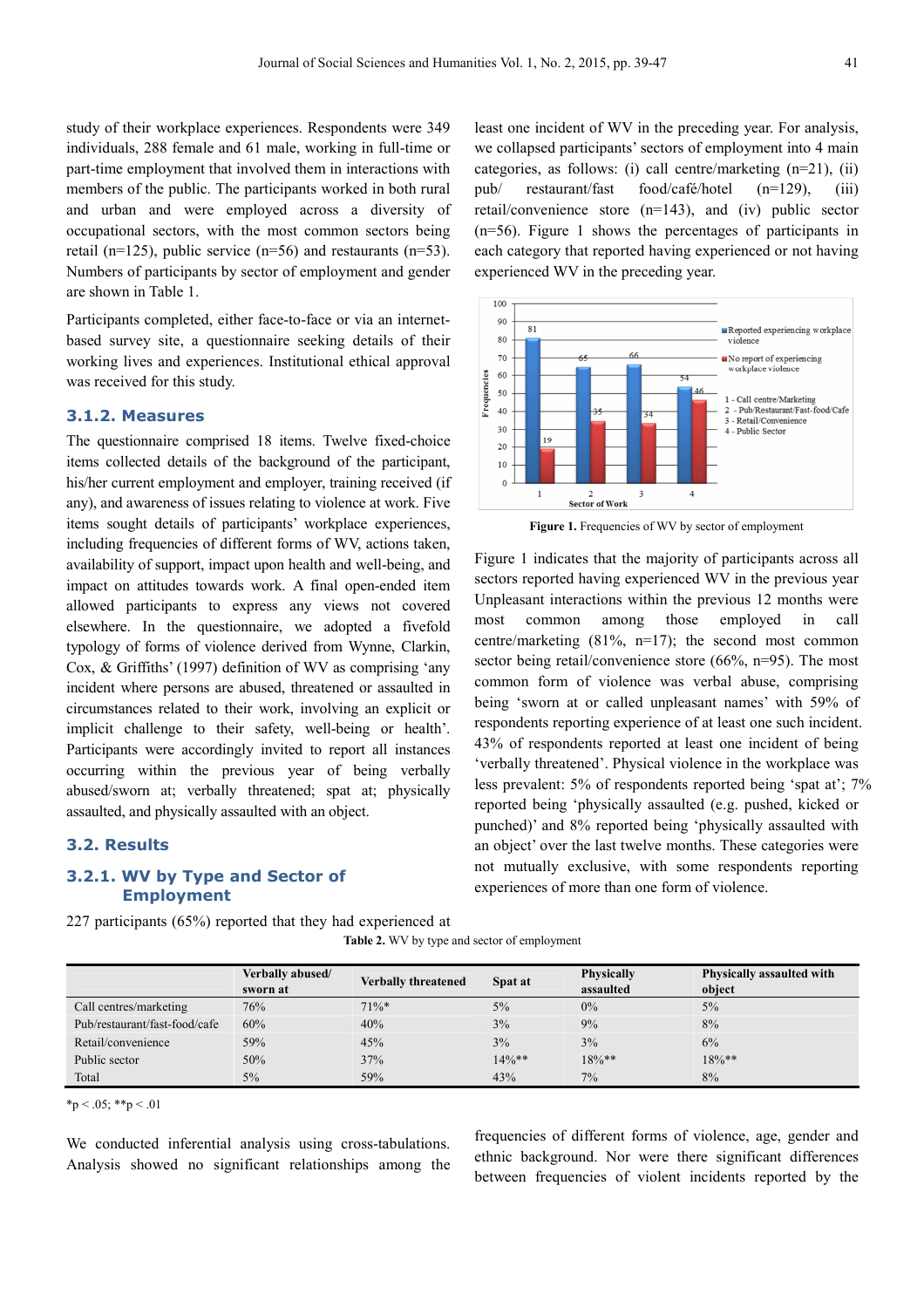respondents and setting of employment (urban/rural). Analysis however showed significant relationships between sectors of employment and the forms of violence experienced. Table 2 shows the frequencies of different forms of violence by sector.

Verbal abuse was high within all sectors of employment and reported frequencies of being sworn at or called unpleasant names did not vary significantly. Instances of verbal threats were also high across all sectors of employment. 71% of respondents working in call centres or marketing reporting at least one incidence of verbal abuse in the last year. As is also evident from Table 2, 14% of those working in the public sector reported being spat at during the 12 month period, a figure that is significantly higher  $(\chi^2(3, N=349)=14.6, p<.01)$ than the figures for all other sectors, and more than double the next highest figure of 5% (call centre/marketing). A clear pattern emerges for physical violence. The frequencies of physical assault (with or without an object) reported by respondents working in the public sector are more than double the frequencies reported for the next highest sector. These differences are highly significant (for assault without an object  $(\chi^2(3, N=349) = 15.6, p<.01)$ ; and for assault with an object  $(\chi^2(3, N=349) = 8.4, p<0.65)$ , pointing to the clear incidence of physical violence experienced by young workers employed in the public sector in comparison to others sectors of employment. The reported frequency is similar for both forms of violence, 18% for physical assault without an object and 18% for physical assault with an object. These figures suggest that incidents of physical violence might often be reported in both categories, reflecting physical attacks that involve objects as well as other forms of physical force, such as being kicked, punched or pushed.

#### **3.2.2. Psychological Sequelae of WV**

Interestingly, although unrelated to experiences of violence, age was significantly related to the consequences of violence for individual health and well-being. Frequencies of reporting psychological symptoms by age are shown in Table 3.

**Table 3.** Age and reporting psychological symptoms among those who experienced WV

|                   | <b>Reported symptoms</b> | No reported symptoms |
|-------------------|--------------------------|----------------------|
| Under 18 years    | $16(70\%)$               | $7(30\%)$            |
| 18 years and over | 171(84%)                 | 32(16%)              |
| Total             | 187 (83%)                | 39(17%)              |

Investigation of age differences using hierarchical log-linear analysis by simple deletion resulted in a model with two second-order effects: age of the participants by reporting psychological symptoms, and experiencing WV in the preceding 12 months by reporting symptoms. This likelihood ratio for this model was  $\chi^2$  (2) = 2.004, p = 0.367. Participants aged 18 years and over were significantly more likely than younger participants to report suffering negative psychological symptoms following experiencing violence,  $\chi^2$  $(1) = 5.136$ ,  $p < 0.05$ , OR=2. The likelihood of reporting symptoms increased only slightly among those who had experienced violence in the preceding 12 months,  $\chi^2$  (1) = 4.023,  $p \le 0.05$ , OR=2.6. These findings suggest that participants aged 18 years and over report more instances of experiencing distressing symptoms irrespective of personal exposure to WV.

#### **3.3. Discussion**

The levels of WV reported in the present study are worryingly high, markedly higher even than those reported by Rauscher (2008). Rauscher's study included participants within sectors which did not involve interaction with the public. Here, the higher figures reflect restriction of the sample to participants who deal with the general public as part of their employment. We also adopted a wide typology of forms of WV, allowing participants to report any instances of verbal abuse instead of restricting these to verbal threats. Even allowing however for resulting differences in reporting, the present finding that almost two-thirds (65%) of respondents experienced at least one instance of violence in their working lives over a twelve month period gives much cause for concern.

The present findings also point to the patterns of violence found within different sectors. It is concerning, but perhaps unsurprising, that violence taking the form of verbal abuse or swearing at employees is common across all sectors of employment and does not vary significantly from one publicfacing job to another. Other forms of violence by contrast can be seen as more specifically associated with particular types of employment. The finding that public sector employees are significantly more likely than other workers to experience being spat at or assaulted with or without a weapon is a depressingly familiar one. Not only is this consistent with the risks and instances of violence identified in previous studies of those in specific public sector occupations, such as nursing and hospital work (e.g. Arnetz et al., 1996; Lawoko et al., 2004; Winstanley & Whittington, 2002) and the police (Perrott & Kelloway, 2006; Santos et al., 2009), but it also bears out findings that young age in itself appears to be a risk factor that makes workers more prone to experiences of violence in such occupations (Lawoko et al., 2004; Soares et al., 2000). Previously however, so far as we can tell, no research has specifically examined experiences of WV of those employed in call centre and marketing occupations. Here, the levels of verbal threats found in relation to all sectors are high, with the lowest figure of 38% for public sector employees still being somewhat higher than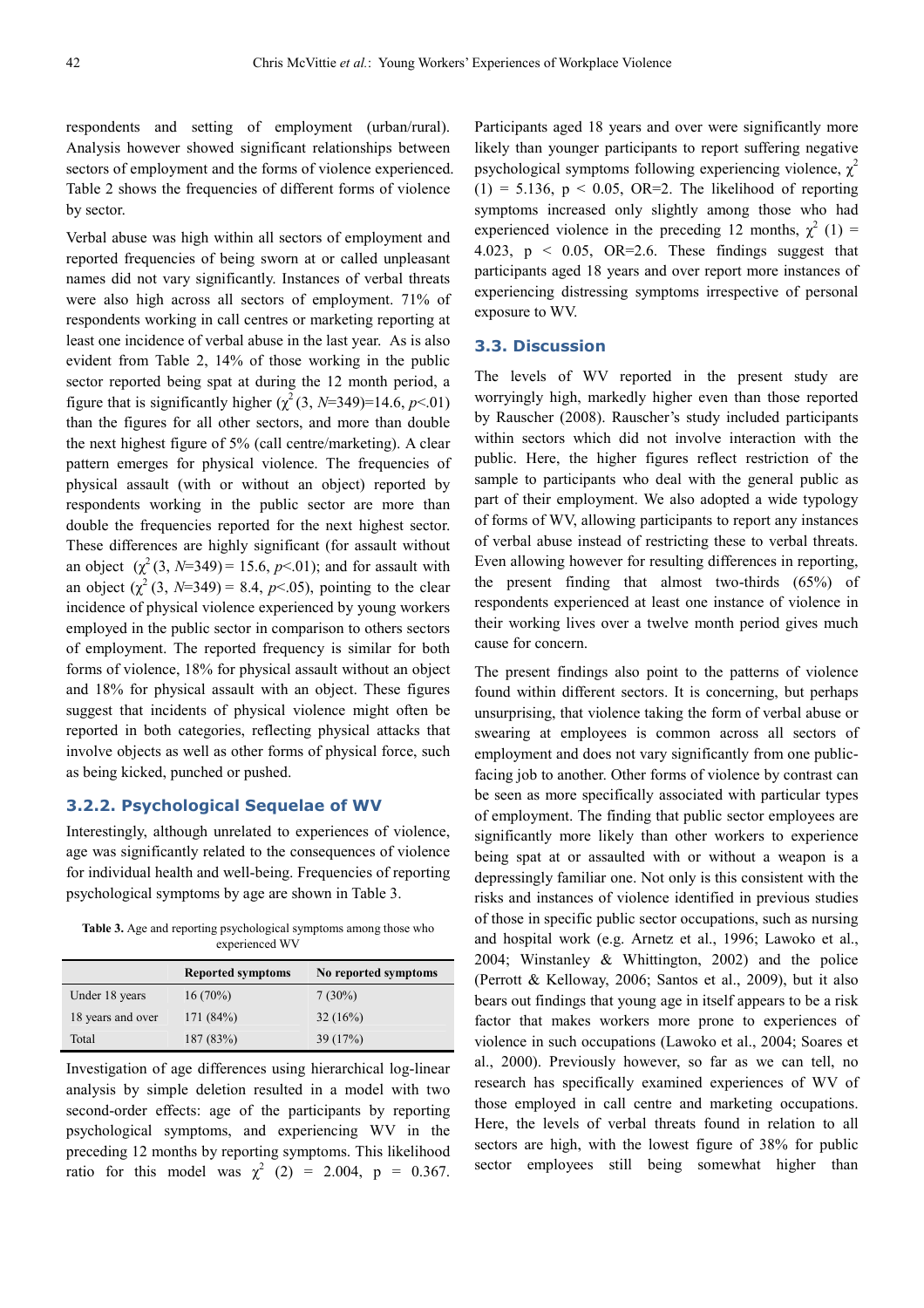Rauscher's (2008) reported level of 25% across young employees in general. Even against figures for other sectors, however, the finding that a significant majority (71%) of those working within call centres and marketing occupations report being verbally threatened within the previous year is deeply disturbing. This finding points to a highly specific risk for those occupations that warrants further attention.

With regards to the psychological symptoms reported by the participants, it is of interest that young people over the age of 18 years are significantly more likely to report psychological symptoms than those under the age of 18 years. A tentative explanation may be that increased incidence of symptoms in the 18-years and above groups may be due to an accumulation of negative experiences of dealing with the public. Alternatively, those aged 16-18 years may have access to differing support mechanisms, for example they may be still living with parents. A further possibility is that experience gained over these years might increase workers' awareness of risks but be offset by inability to identity specific sources of risk. Such possibilities require further investigation.

Study 1 used a self-report, cross-sectional design. Reliance on self-report measures is common in studies of WV, in large part due to many instances of WV going unreported and unrecorded (Beale, Cox, & Leather, 1996). Moreover, as it has been noted previously (Spector, 1994; 2006), the risks of associations between variables being overinflated through common method variance have potentially been overstated in much of the literature. Similarly to previous writers (e.g. Bishop, Cassell, & Hoel, 2009; Santos et al., 2009), therefore, we acknowledge the limitations of self-reported measures but treat them as the most accessible means of examining these experiences. The cross-sectional nature of the study rules out any causal claims in relation to the matters being examined. In order to consider in greater detail the meanings of these experiences, we conducted a detailed qualitative examination of young workers' understandings, reported here as Study 2.

# **4. Study 2**

#### **4.1. Participants and Procedures**

Participants who completed the survey in Study 1 were invited to leave an email address to be contacted for future studies. 20 participants were selected at random and were given access to an online secure discussion board which comprised nine discussion threads that covered topics ranging from general issues such as 'Have you experienced any form of abuse in your workplace?', to more specific issues such as 'Who are your least favourite customers?'. Participants could post to as many of these threads as they chose and as often as they wished to contribute. Following preliminary analysis of postings, a further sub-sample (n=9) of participants took part in in-depth semi-structured interviews. These participants were selected as being 'information-rich' (Patton, 1990) based on comments they had made in the course of the online discussions. Interviews focused in detail on issues previously raised in the discussions to broaden the range of data and so to allow further data saturation in subsequent analysis. Institutional ethical approval was received for this study.

#### **4.2. Analysis**

We analysed the data in accordance with recognized principles of grounded theory (Charmaz, 2014; Glaser and Strauss, 1967). We examined in detail, on a case-by-case basis and across different responses, the indicators of experience that appeared of greatest relevance to the participants themselves. Thereafter these indicators were grouped into themes, which accounted for wider areas of experience while still being of demonstrable relevance within the data. These themes were refined and further developed as new data were analysed. Finally, the resulting themes were checked for fit across all responses to ensure that they reasonably accounted for the participants' own views of WV.

### **4.3. Results**

Five main themes emerged from data analysis, as follows: (1) violence is part of the job; (2) front line employees are targets; (3) power favours the customer; (4) any customer can be violent, and (5) need for personal experience. We consider these themes in turn below.

### **4.3.1. Violence is Part of the Job**

Most participants viewed violence from members of the public as commonplace, with verbal abuse in particular being regarded as routine. As, for example, one respondent reported, 'I learned to expect it as part and parcel of the job.' Furthermore, respondents reported that, at least to a certain extent, organizations tolerated such behavior. They therefore believed that the incidence of verbal abuse was unlikely to change:

'In my industry, the hospitality sector, verbal abuse is more common than one would expect and we just have to learn to deal with it – we can't change people.'  $(P8)$ 

In this way, WV became normalized. Tolerance of violence extended also to workers' perceptions that managers took little account of incidents reported to them and did little or nothing to address their concerns.

'Most often [reports of incidents] are just being ignored, probably because they are perceived as usual, normal and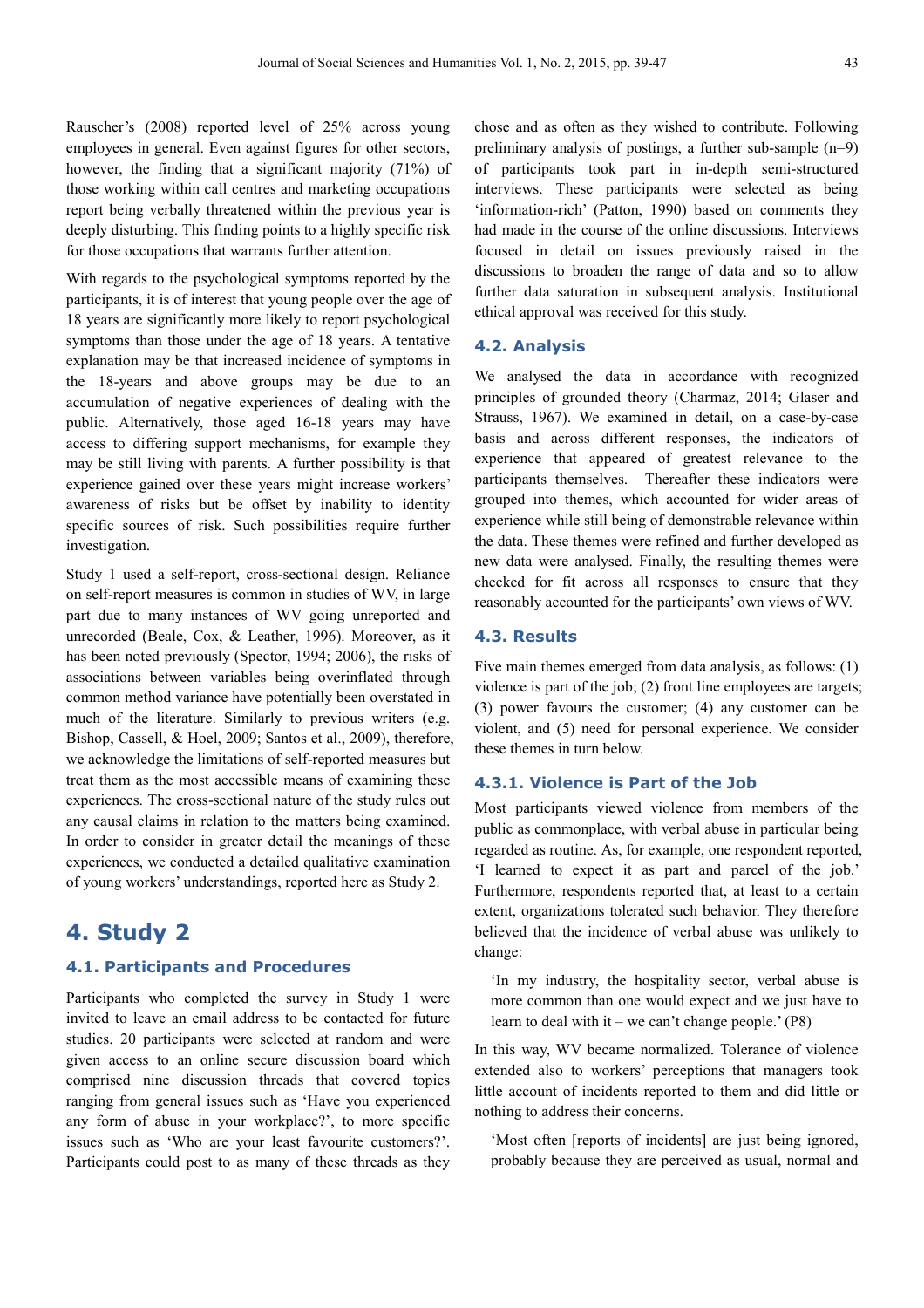there's not much that can be done about it. In fact, many of the times when the Police intervened, the problem was only resolved temporarily e.g. the groups of youth were coming back and abusing facilities or verbally abusing staff the day after. Therefore there is a general perception of these sorts of events as just typical and that there's not much that could be done.' (P14)

Respondents also noted that employees who reported violent occurrences were viewed as weak or complaining. Any such reports would be met with apathetic responses and, at worst, would reflect badly on the employees themselves.

'It was seen as part of the job to experience violence and aggression. I was told to 'man up' and get on with it.' (P3)

As seen above, males who reported experiencing WV often had their masculinity questioned. For example one male stated that on reporting an incident he was told to 'stop being a pussy'. Thus WV came in many respects to be treated as part of the job, and employees who tolerated it without complaint more employable.

### **4.3.2. Front Line Employees are Targets**

As employees in public-serving jobs are often the only point of contact for members of the public, they were often required to deal with people's frustrations with organizational services. Often employees had no control over the factors that had led to such frustration:

'There was one particular occasion where I told the customer that their card had declined. They began to shout and swear at me and did not allow for me to explain that the card machines had been experiencing difficulty.' (P10)

On licensed premises aggression was common from individuals who had consumed too much alcohol and who behaved inappropriately, especially if refused service:

'It was from a woman because I had refused her partner due to him being loud and drunk, she said if she ever saw me on the street I'd better run before she gets me & stabs me senseless.' (P6)

Customer frustrations frequently arose in relation to organizational policies relating to complaints or return of goods. In these instances, employees were responsible for trying to defuse the situation but were not permitted by their employers to be flexible in their approach. The resulting tension increased the risk of becoming a target of violence:

'When we refused the refund, the man got very agitated and angry. My colleague kept telling him it was unfortunately company policy and since the item had been used there was no way we could offer him a refund. This went on for about 10 minutes until the man finally picked up a catalogue and threw it directly at my colleague.' (P11) Any support from management tended to be reactive and short-term. Employees were in effect expected to encounter violence in the course of their work and to be able to recover quickly. Indeed, workers often had to use personal time to recover from any such incidents:

'Members of staff regularly had customers who would shout and swear at them and I would often see other members of staff running out of the room in tears. If you were brought to tears you had to use your 8 minutes of extra personal time to recover.' (P2)

In these ways, expectations of violence, the lack of possibility of addressing factors that precede violence, and ineffective management responses, all served to normalize the incidence of violence in the workplace: young workers became targets for the frustrations and actions of members of the public who dealt with the organizations.

### **4.3.3. Power Favours the Customer**

Expectations of WV were related to a perceived imbalance in power between customers and employees: employees saw customers as being more powerful than them, and the notion of 'good customer service' required non-reaction to abusive behavior:

'They even started insulting me and stated that they knew more than me (which was obviously wrong, but how can I tell a guest/customer this, especially in front of other people??). Very depressing and frustrating!' (P1)

Thus toleration of WV was often self-imposed by employees themselves. In situations where customers were openly and recurrently abusive, and this was known to management, this presented an added element of stress as employees felt unfairly treated by both customers and managers:

'One guest has complained so much in the past that everyone, including our manager just does whatever the guy wants. The guest likes to complain but also leaves nasty or naughty comments, especially with the female staff. Nobody likes him but they all want to keep him happy so he doesn't complain. I think this is a very wrong behavior from our management – letting this happens shows that business goes over people!

I was scared as I didn't want to be at my post in case he came in, and whenever he did I felt uneasy. I was also annoyed at my boss as I knew he was just too scared.' (P5)

Respondents also reported that some policies for dealing with abusive customers further exacerbated customers or led to situations where the employee was at higher risk of being subjected to violence than if there had been no policy in place:

'[The managers] just told us to write in the annotations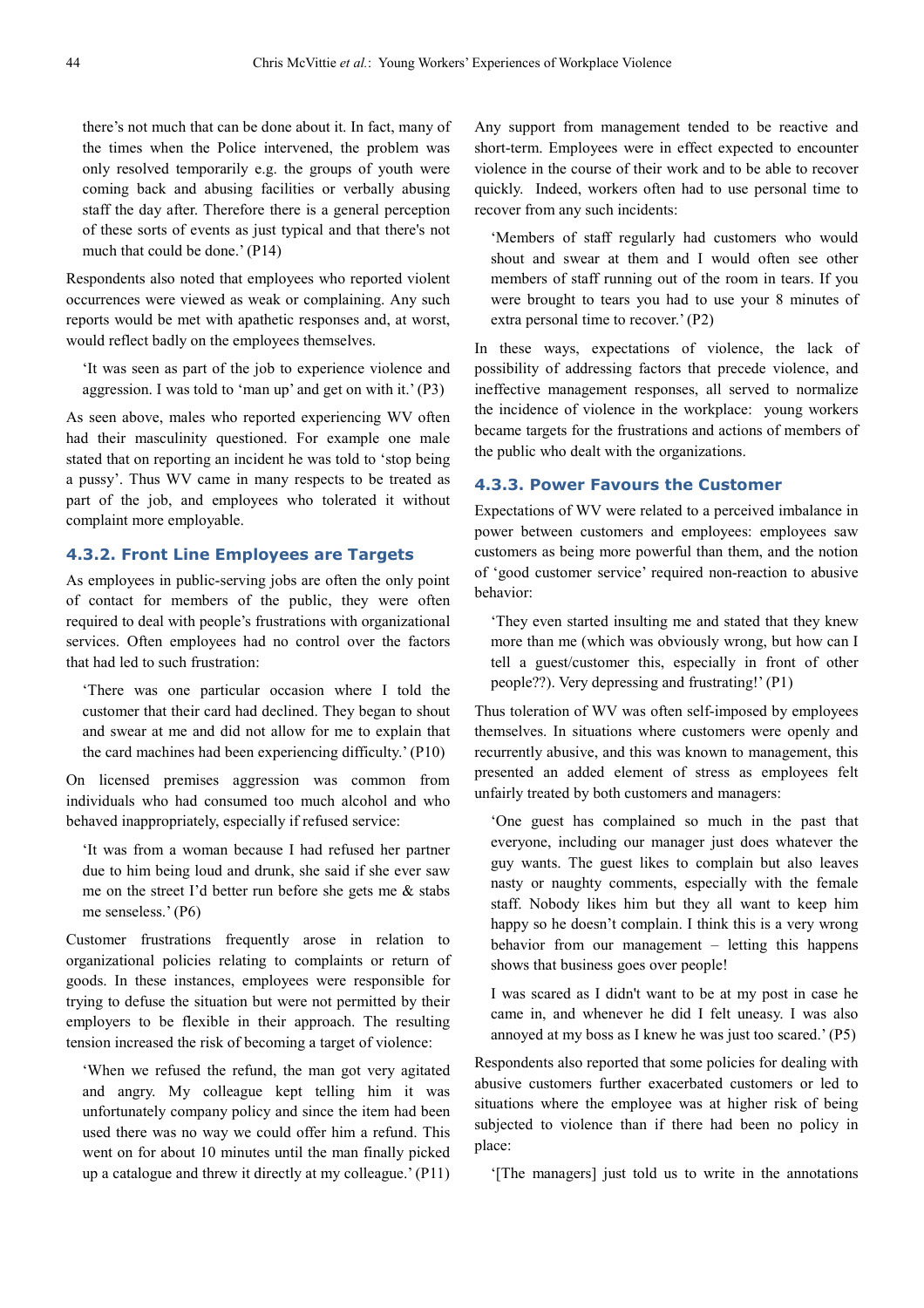that the customer had an aggressive manner so that if anyone dealt with the same customer in future they could see this and be prepared for it. That never really worked because you cannot access the annotations on the accounts until the customer phones up, gets connected to you, clears the Data protection questions gives you their account number for you to access the account and then you can look in the annotations. By that time the customer is already irate and is angry at having to verify themselves.' (P15)

Thus respondents felt that managers and policies appealed more to pleasing the customer than they did to protecting the employee. They therefore viewed themselves as powerless in their dealings with customers and unable to change this situation.

#### **4.3.4. Any Customer can be Violent**

Whilst aggression was a common feature amongst members of the public who had consumed alcohol, verbal abuse was not limited to such customers, or indeed to particular customers or sectors. Participants described instances of verbal abuse that involved a wide range of customers. For example, one participant commented that 'the abuse was mostly from middle class, middle aged women'. This theme was found also in other comments:

'I was answering the order line for a well-known high street store but 90% of calls were complaints and they were almost always rude, arrogant and posh!' (P9)

Respondents also noted that perpetrators displayed abusive behaviors in front of younger family members. Such situations occurred particularly in relation to the sale of restricted goods when younger customers who did not have proof of age then passed goods onto older family members to purchase for them, or when the incident occurred as part of a family shopping trip. This is particularly striking in demonstrating how adults modelled such violence for the next generation, implicitly perpetuating the notion that it is acceptable:

'If a parent lets their child scan through an age-restricted product (as many do because they are 'just helping Mum') I have to refuse the sale and put the product back on the shelf. That is when I get sworn at the most.' (P1)

Furthermore, respondents drew attention to a layer of behavior which was below what might be termed violence but what comprised treating employees without dignity. This behavior manifested as questioning the competence or intelligence of employees or as making derogatory remarks:

'Many times customers have come in and looked down on me for working in a supermarket without knowing anything about my background, but on this occasion the man gave me a very weird amount of money…and said 'Will you be able to count that? Working behind the checkouts and all, most of the girls here can't count'! This not only left me very angry but also very embarrassed.' (P16)

Thus, abuse or violence was not restricted to any one group of customers who could be readily identified by gender, socio-economic class or other attribute. Nor did the presence of other people, including family members of the customer, necessarily have a moderating effect on customer behavior. Rather, the participants viewed any customers as being capable of violence, especially in the form of low-level abuse that potentially could lead to them feeling attacked and that undermined their competence in the workplace.

#### **4.3.5. Need for Personal Experience**

Respondents often learned to deal with more difficult and abusive customers, but, rarely was this a direct result of training. More often than not, learning to identify potentially abusive customers and how to handle situations came from previous personal experience:

'Because I have now been in a few jobs where I am in direct contact with the public, you get to know different types of people so in a way I was able to handle them to a certain extent but only through experience not through direct training.' (P3)

The vast majority of those who participated in Study 1, 87% of respondents, stated that they had received some training prior to starting their jobs. That question, of course, asked about training in general terms. Workers' own descriptions of training, including that above, suggested that what employers provided did not incorporate any element of training designed to equip them for dealing with abusive customers. Even employees in jobs that involved responding to complaints from the general public had received no specific training:

'We received no training on how to deal with abusive calls; you just picked it up from the other employees as you worked. Considering the amount of abusive calls we received there should have been training. Also, I was put onto Direct Escalations after 5 weeks on the phone and they were all irate customers and there was no training.' (P9)

Given this lack of training, many respondents reported pride in having learnt to deal with unpleasant customers and viewed the experience as having a positive outcome:

'Despite incidents witnessed when working for that particular company the experience gained in managing complex situations, the importance of professional codes of conduct (based on what happens when there are no professional codes of conduct) and realising the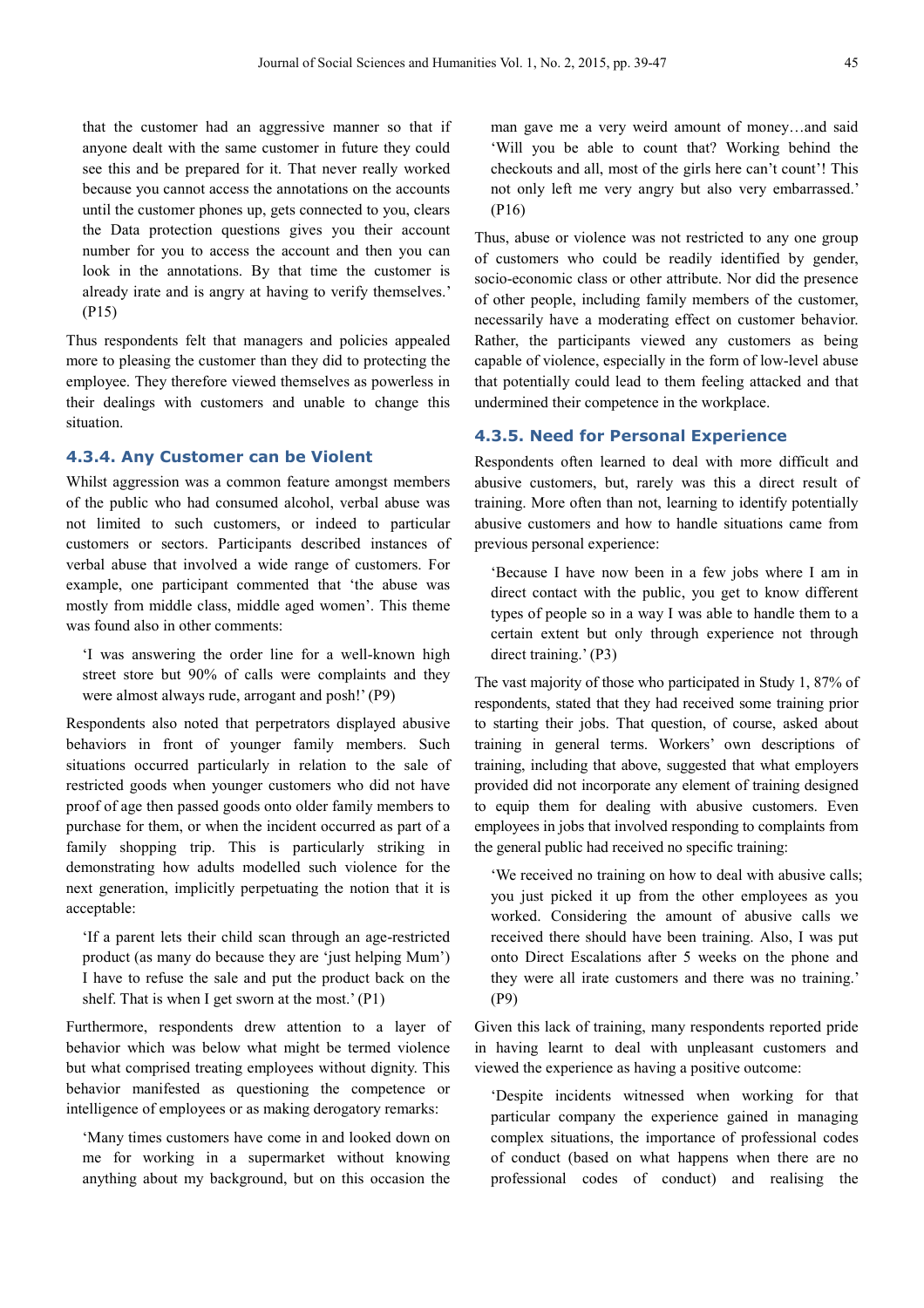importance of safe working environment for all has been invaluable.' (P6)

Respondents therefore reported a lack of training, even in jobs associated with high risks of violence. Although respondents reported that experience could, to some extent, compensate for lack of training, the implication is that those who lacked experience had a high chance of exposure to WV without compensatory strategies in place.

### **4.4. Discussion**

The present finding that violence is simply seen as part of the job is consistent with much previous research that has found that young people perceive risk of injury as an inherent element of their working experience (Breslin et al., 2007; Kelloway et al., 2008; Tucker & Turner, 2013). The finding that front line employees are treated as targets, with ineffective or non-existent management responses to incidents that are reported to them, also reflects previous findings that suggest that employees see little to be gained by complaining about safety-related matters (Breslin et al., 2007; Tucker & Turner, 2013). Similarly, perceptions that training fails to address important issues of safety and that workers have to rely on (potentially limited) personal experience is consistent with previous research that has identified the absence of relevant training in these respects (Kelloway et al., 2008).

To this extent, then, the current findings closely resemble those of previous studies. Here, however, other findings are tied more closely to the specific setting of having direct contact with members of the public and their role as potential perpetrators of WV and injury. Although aspects of violence from the public are in some respects perceived similarly to other possible forms of injury, the findings associated with the public as the source add to what is already a gloomy picture. Suggestions that the imbalance of power in workplace interactions and that any customer might perpetrate violence make it difficult, if not impossible, for workers to challenge the practices that normalize violence at work or indeed to identify from where and when that violence might originate. Thus, again, workers themselves have to develop the resources to cope with and survive in settings where such practices and incidents become tolerated as part of everyday working experience.

# **5. General Discussion**

The present findings point to the risks that young workers commonly face in their interactions with members of the public. The levels of violence reported here reflect the specific focus of this study on young people in public-facing occupational settings. Alongside these, specific forms of risk appear to be associated with particular occupations: the high risk of verbal abuse for those working in call centres and marketing, and the significantly higher risks for young people in public sector employment of being subject to violence in various forms, such as being spat at, or being assaulted with or without a weapon. The incidence of all such forms of violence gives serious cause for concern and suggests that little has changed over the twenty years since Wynne and Clarkin's (1995, p.377) finding that violence at work was 'widespread amongst those occupations that involve dealing directly with the public'. Normalization of violence as part of the job, of young front-line employees being targets, and of lack of relevant training are all parts of a depressingly familiar picture. The perceived power imbalance in organizational interactions, and perceptions that any member of the public might perpetrate violence, suggest that these understandings will not change quickly:

# **6. Summary and Conclusions**

The consequences of violence against young workers require immediate attention. One potentially positive note comes in the finding that, regardless of employers' lack of attention to safety issues and concerns, young people themselves can gain the experience and develop the resources to cope with the difficult situations that they are required to address. Yet, as the present findings also demonstrate, such experience comes at a price. Irrespective of previous personal exposure to WV, workers aged 18 years and over are significantly more likely to report experiencing psychological symptoms than their younger counterparts. Thus, for young workers, being subject to WV is not a straightforward time-limited experience. Rather, experiences ranging from being undermined by customers to being physically assaulted can all take their toll, the more so on those who have not fully developed means of surviving such experiences. More research is needed into the experiences of young workers, in particular, to examine not just their experiences to date however difficult but also the longer-term effects of these experiences as today's younger workers come to be the workforce of tomorrow.

# **Acknowledgement**

This study was funded by NHS Health Scotland / Scottish Centre for Healthy Working Lives Project Ref. No. 2009/2010 RE018.

# **References**

[1] Arnetz, J. E., Arnetz, B. B., & Petterson, I-L. (1996). Violence in the nursing profession: Occupational and lifestyle risk factors in Swedish nurses. *Work & Stress, 10*, 119-127.